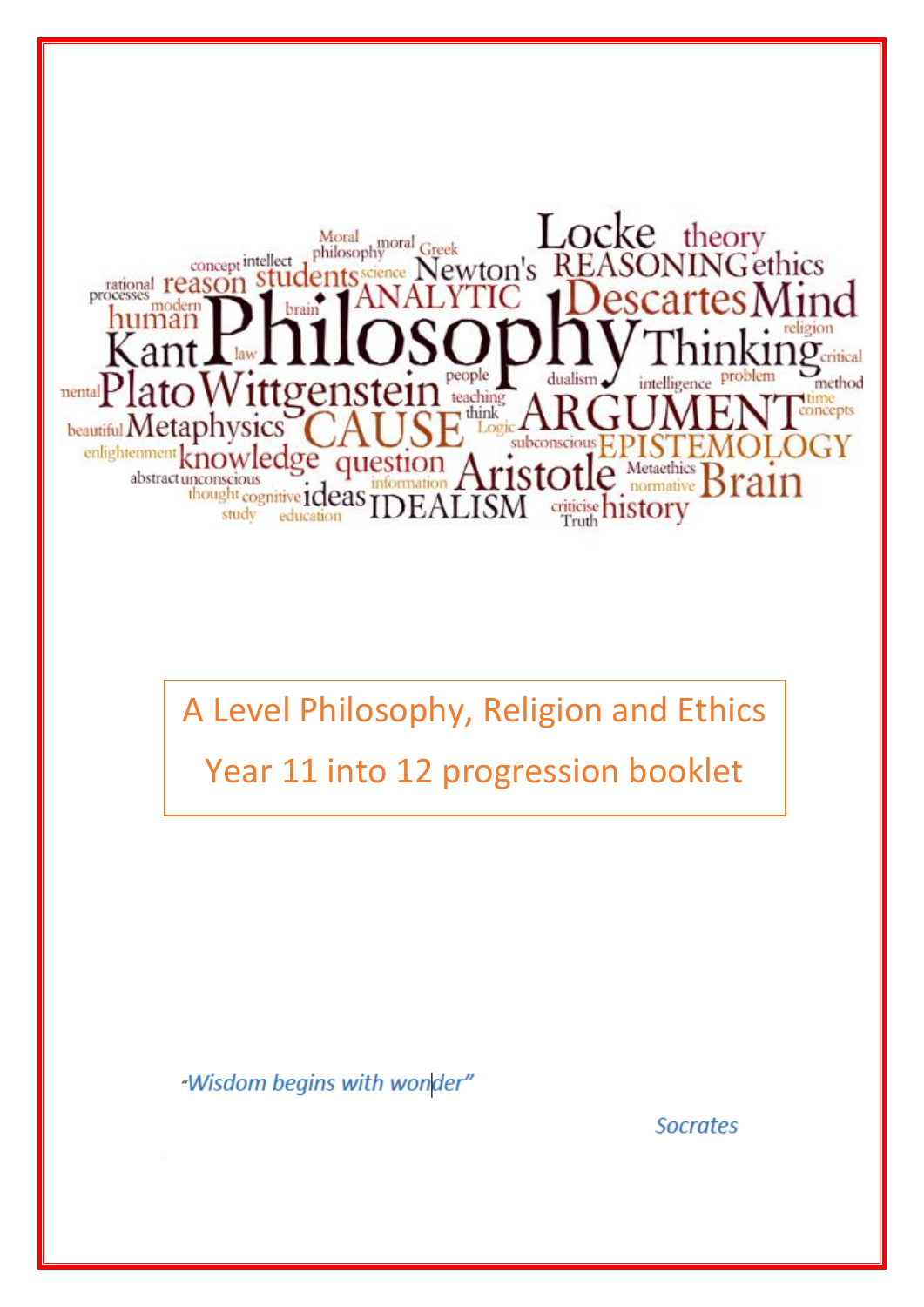There are three papers in the Edexcel A level: Philosophy of Religion, Christianity and Ethics. This booklet introduces you to all of these.

## **Week 1: 2 hours 30**

# **Philosophy Task: Religion and Science**

Watch this debate between Bill Nye (the Science Guy) and Dr Ken Ham, Creation Scientist.

#### <https://www.youtube.com/watch?v=z6kgvhG3AkI>

This debate has had over 7 million views and is very well produced.

Start at 14 minutes. You will see Bill Nye and Ken Ham being introduced. Bill Nye is a famous US TV presenter of science/nature programmes, and Ken Ham works for the 'Answers in Genesis' organisation.

### **Structure of the talk**

The debate is quite long and so you may wish to watch in stages. They each give an introductory presentation and then each have a right of reply.

- Ken Ham starts at 15 minutes
- Bill Nye starts at 57 minutes
- The right of reply starts at 1 hour 28

Consider as you watch:

How is each speaker arguing? What evidence do they use to support their views? Is their evidence used well?

Task:

Who 'won' the debate, in your opinion? Justify your reasons in no more than three paragraphs. Submit as a Word document via email. scrisp@wootton.beds.sch.uk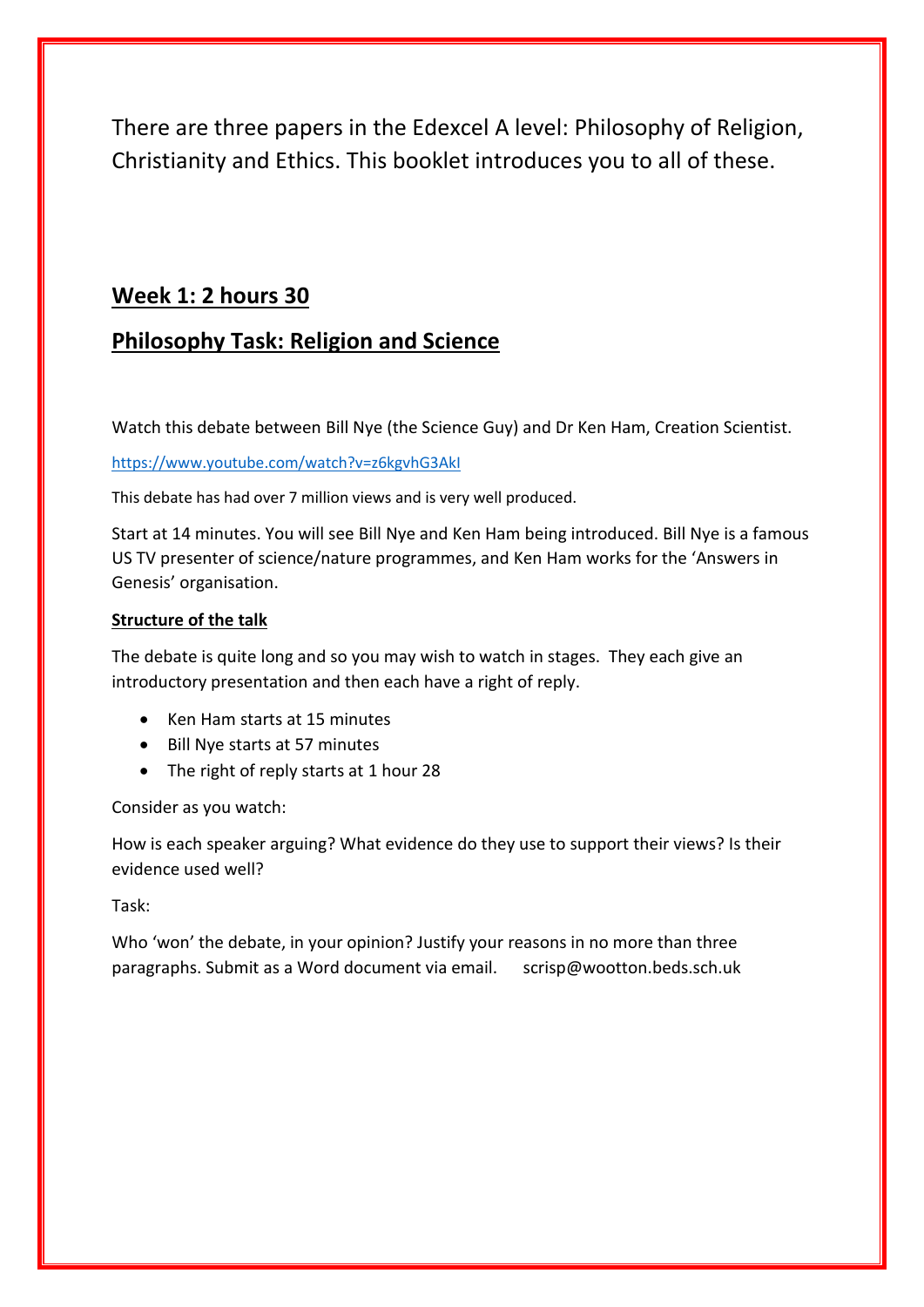#### **Task 2: 15 minutes**

Having watched the video, you are going to complete a Cornell Notes activity. There are instructions on how to take Cornell Notes on the video below.

### <https://www.youtube.com/watch?v=ErSjc1PEGKE>

The video is called:

How to take Cornell Notes properly

Watch it without taking notes, then watch it again, taking notes on it in the Cornell style!

This does not need to be submitted in any form.



# **Week 2: 2 hours 30**

# **Religion Task: Biblical Themes**

Our studied religion is Christianity and a good background knowledge of the Bible is important.

The Bible Project Series on YouTube will help you with this.

<https://www.youtube.com/user/jointhebibleproject/playlists>

|                                                                        |               |                  |                  |                 | <b>Get Email Updates</b> | 麛 | 同 |
|------------------------------------------------------------------------|---------------|------------------|------------------|-----------------|--------------------------|---|---|
| The Bible Project $\bullet$<br><b>EXAMPLE</b><br>1,388,787 subscribers |               |                  |                  |                 | <b>SUBSCRIBE 1.3M</b>    |   |   |
| HOME                                                                   | <b>VIDEOS</b> | <b>PLAYLISTS</b> | <b>COMMUNITY</b> | <b>CHANNELS</b> | <b>ABOUT</b>             |   |   |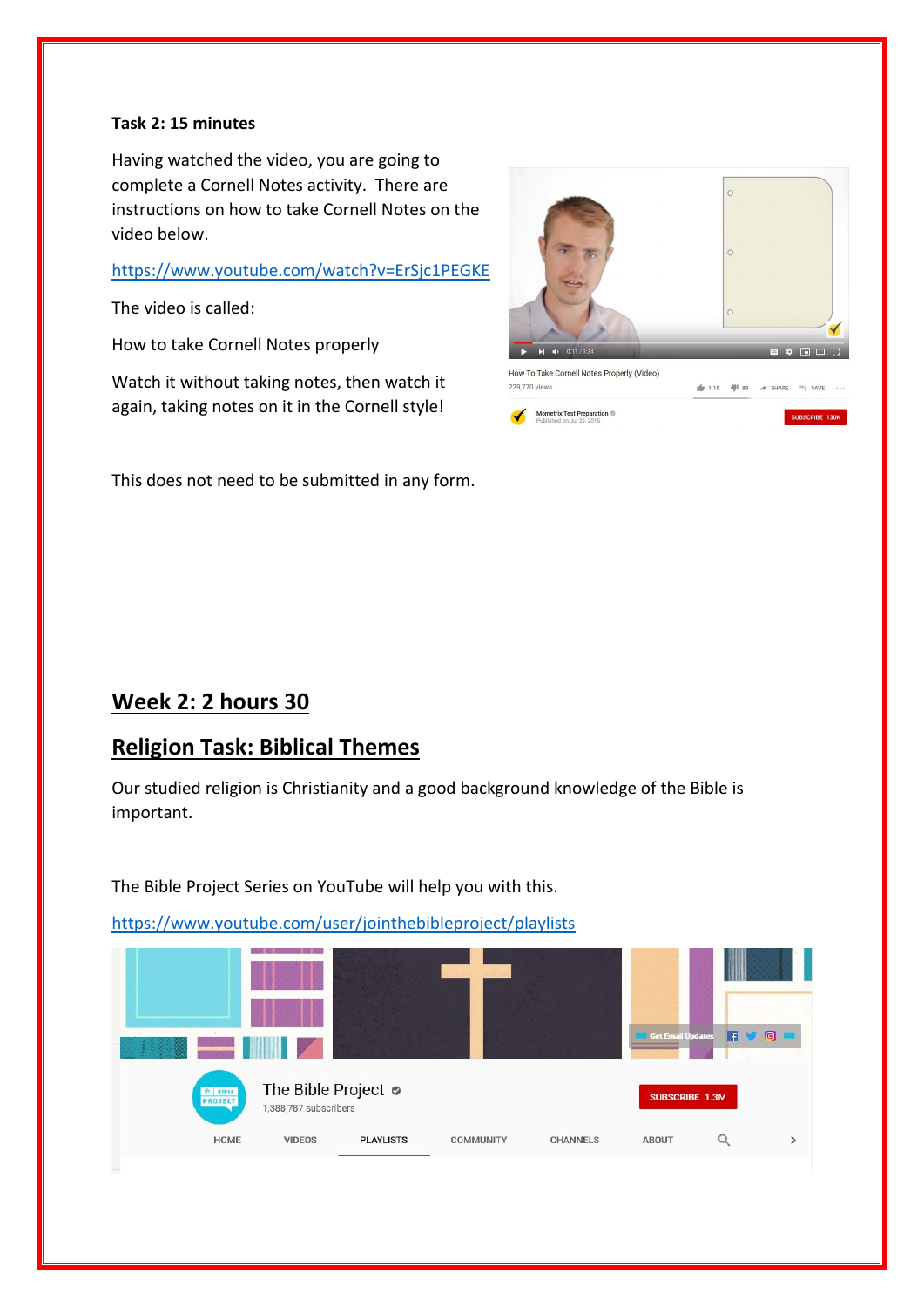I would recommend the Biblical Themes playlist which is about 1 hour 30 minutes long if you watch every video.

[https://www.youtube.com/watch?v=XzWpa0gcPyo&list=PLH0Szn1yYNec-](https://www.youtube.com/watch?v=XzWpa0gcPyo&list=PLH0Szn1yYNec-HZjVHooeb4BSDSeHhEoh)[HZjVHooeb4BSDSeHhEoh](https://www.youtube.com/watch?v=XzWpa0gcPyo&list=PLH0Szn1yYNec-HZjVHooeb4BSDSeHhEoh)



Using these videos and your own additional research you need to find out about the following Biblical stories, events or characters.

## **1. The Story of the Fall?**

What happens?

How does this story link with Christian ideas about Jesus?

## **2. The story of Exile**

Where, when and why were the Israelites exiled to? What does the prophet Jeremiah teach about exile in Babylon? What is the link with Jesus?

## **3. The Suffering Servant passages of Isaiah**

Who was Isaiah?

What is the background to Isaiah's writings?

What does Isaiah write about the suffering servant?

What is the link with Jesus?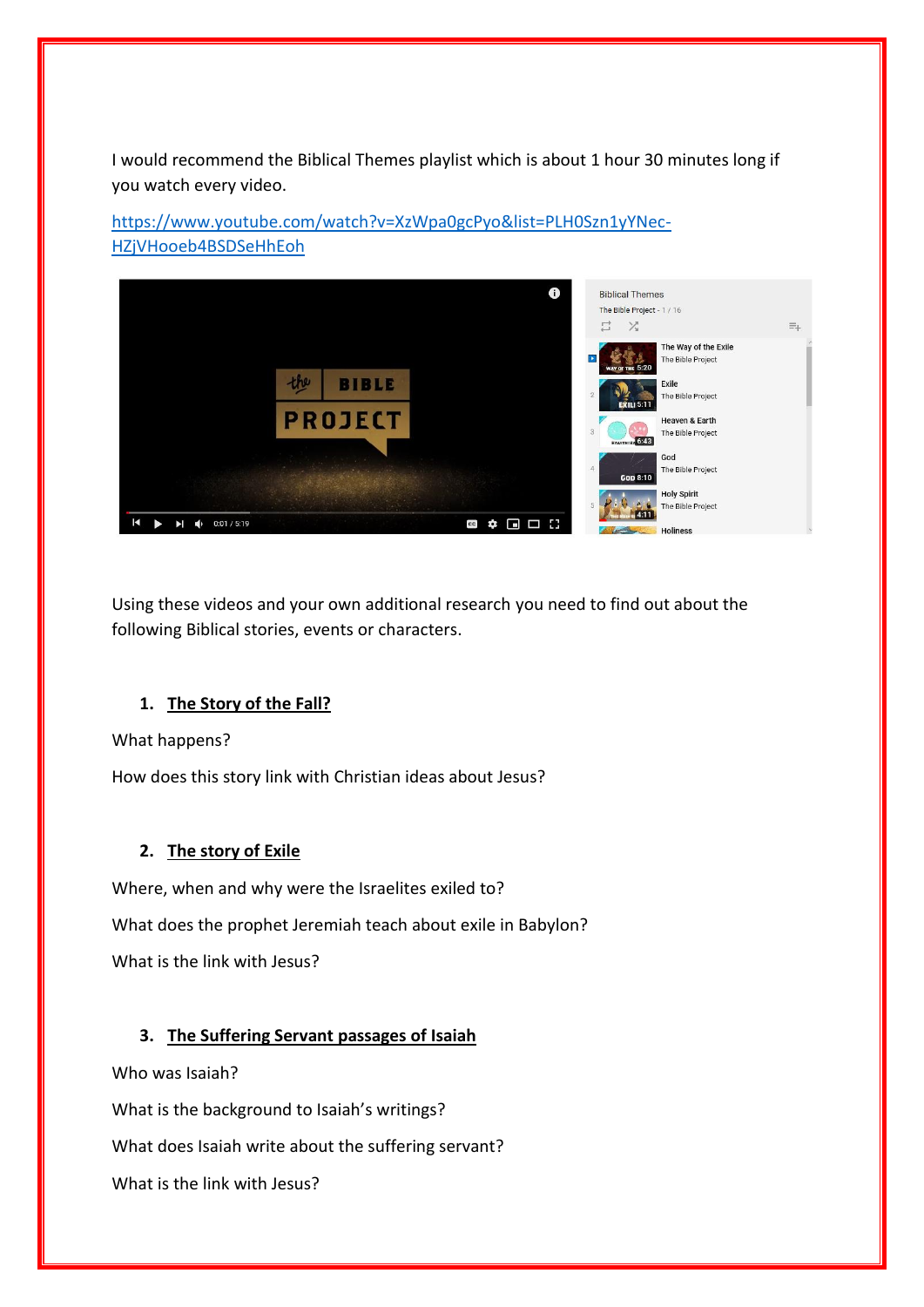**4. The Prophets (there is a Bible project video called prophets)**

What do prophets do? Who are they?

What do they teach about the covenant?

What is the Day of the Lord? What is the link with Jesus?

### **5. The Messiah**

What does the Old Testament teach about the Messiah? Why do Christians believe that Jesus was the Messiah? What Jewish expectations of the Messiah does Jesus not fulfil?

### **6. Jesus**

What are the main events in Jesus' life? What does Jesus teach in the Sermon on the Mount? What does Jesus mean when he calls himself the Son of Man? What is the day of the Lord?

Submit answers as a Word document via email scrisp@wootton.beds.sch.uk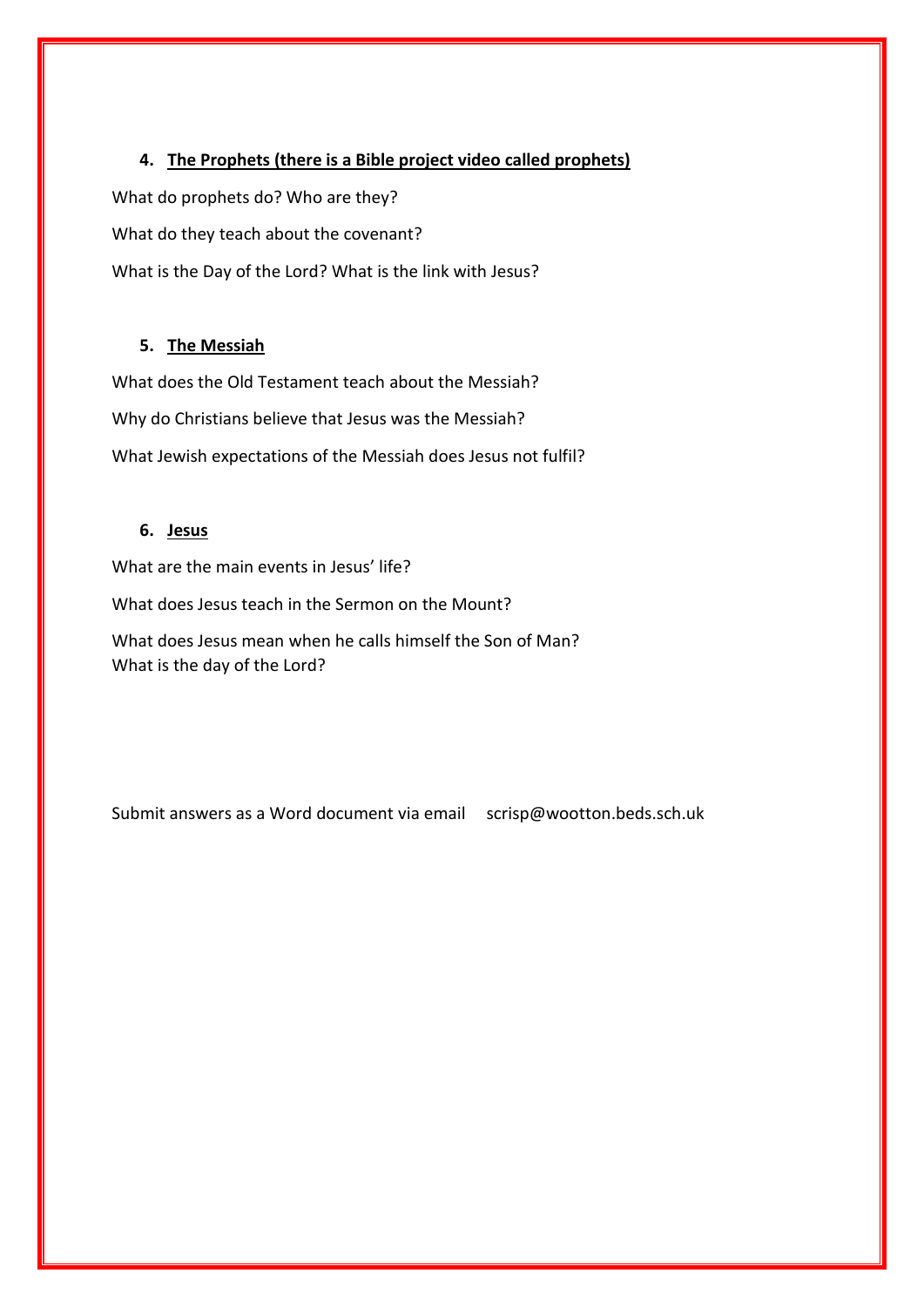## **Week 3: 4 hours**

# **Ethics Task: Ethical Theory and Applied Ethics**

Your ethics task requires you to read selected chapters from 'Ethics for A Level' by Mark Dimmock and Andrew Fisher. This book is free to download from Open Book Publishing (although you can choose to pay for hard copy if you prefer to read that way!)

The book is available here:

<https://www.openbookpublishers.com/product/639>

Introduction to Studying Ethics Chapter 1 - Utilitarianism Chapter 5 – Fletcher's Situation Ethics Chapter 7 - Euthanasia Chapter 8 – Business Ethics



At the end of each chapter there are some questions to reflect on (Issues to Consider). You can think about them for each of the chapters, but **please answer them for chapters 7 and 8.** 

Submit answers as a Word document via email scrisp@wootton.beds.sch.uk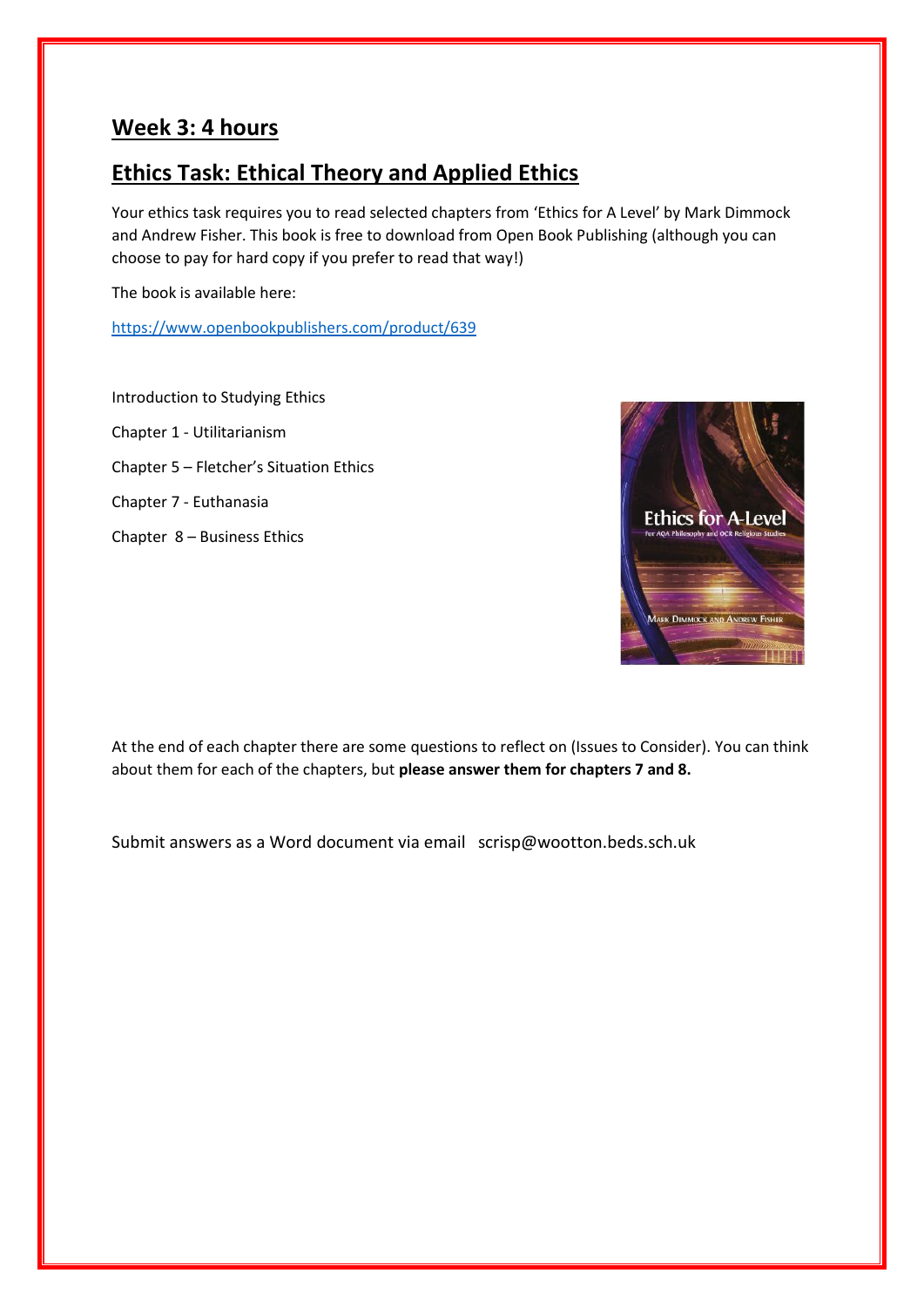# **Further Reading**

If you would like to do further reading we can suggest the following books to you (top picks in bold type)

Introductory Reading: **Blackburn, S.** *Think***,** OUP 2001 Gaarder, J. *Sophie's World*, London: Phoenix House 1995 Nagel, T. *What Does It All Mean?* OUP 1987 (reprinted 2004) Warburton, N. *Philosophy: The Basics* (5th ed.), Routledge 2012

#### Philosophy of Religion:

**Vardy, P.** *The Puzzle of God,* Harper Collins *(1999)* Davies, B. *An Introduction to the Philosophy of Religion*, OUP 1993 Keller, T. *The Reason for God: Belief in an Age of Scepticism,* Hodder and Stoughton, 2009

#### Christianity:

**Lewis, C.S.** *Mere Christianity,* HarpurCollins (also free on Audible Audiobooks and as a pdf downloadable here [https://www.dacc.edu/assets/pdfs/PCM/merechristianitylewis.pdf\)](https://www.dacc.edu/assets/pdfs/PCM/merechristianitylewis.pdf) McGrath, A. *Christianity: An Introduction*, Blackwell Publishing 2015

#### Ethics:

**Dimmock, M. and Fisher, A.** *Ethics for A Level,* Open Book Publishing

Palmer, M. *Moral Problems: a Coursebook for Schools and Colleges,* James Clarke and Co., 2005 Wilcockson, M. *Issues of Life and Death,* Hodder Education, 2009

# **Online resources:**

#### **Crash Course Philosophy:**

<https://www.youtube.com/playlist?list=PL8dPuuaLjXtNgK6MZucdYldNkMybYIHKR>

Philosophy Dungeon:

<https://philosophydungeon.weebly.com/philosophy-of-religion.html>

The School of Life (Western Philosophy)

<https://www.youtube.com/playlist?list=PLwxNMb28XmpeypJMHfNbJ4RAFkRtmAN3P>